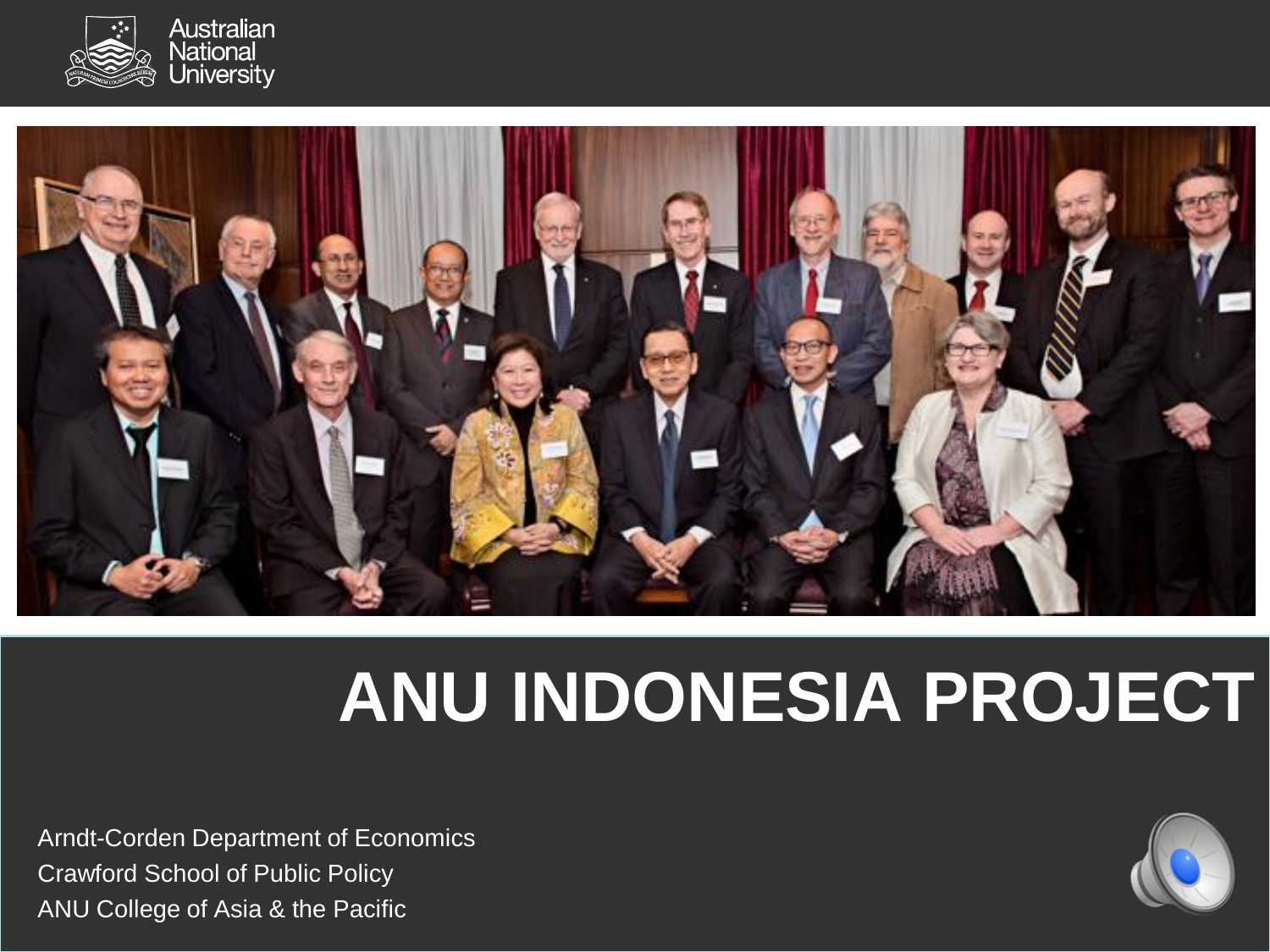

## **WHO WE ARE**

ANU Indonesia Project, founded by Professor Heinz W Arndt in 1965, is an international centre of research and graduate training on the economy and society of Indonesia.

# **OUR OBJECTIVES**

is to contribute to stronger, research-based development policies in Indonesia through:

- Conducting research on the Indonesian economy and society
- Disseminating research findings and conducting public dialogue
- Carrying out capacity building & establishing institutional networking in Indonesia and Australia

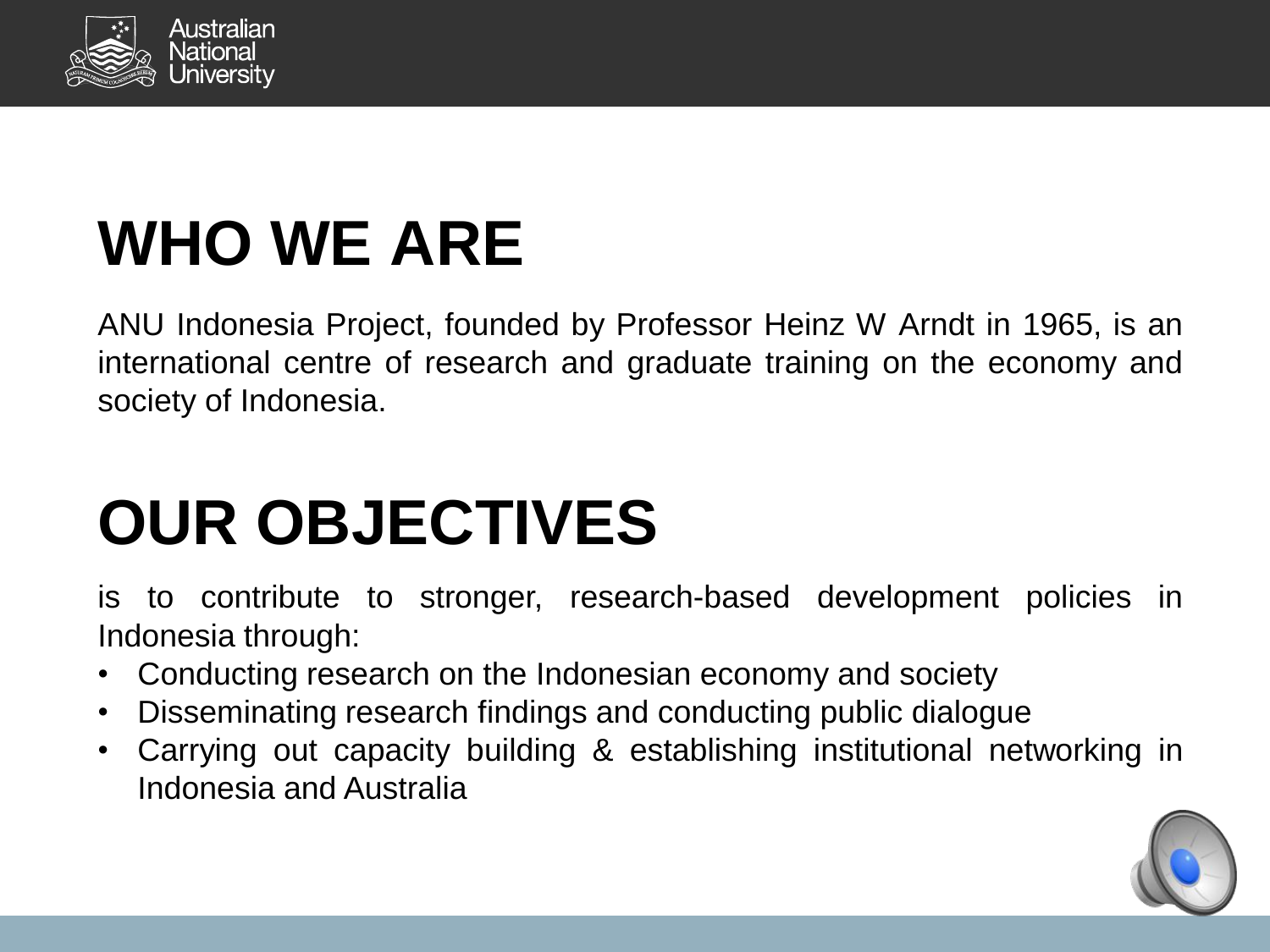

# **O U R A C T I V I T I E S**

### Research & capacity building

- Staff research activities
- PhD student supervision
- Visiting fellowship program
- Short training
- Research network program & research collaboration
- Australian Honours/Masters Research Travel Grant
- **Thee Kian Wie Distinguish Visiting Professorship**

### Dissemination of research findings

- Indonesia Update Conference & Book. Canberra, Sydney, Jakarta and other cities
- *Bulletin of Indonesian Economic Studies*.
- Sadli Lecture; Hadi Soesastro Policy Forum which include: The Hadi Soesastro Lecture, Update Book Launch, Mini Indonesia Update; BIES Economic Dialogue & Young Scientists Forum: Jakarta & various other cities in Indonesia
- Discussion: Indonesia Study Group (ISG) in Canberra & Forum Kajian Pembangunan in **Indonesia**
- High Level Policy Dialogue. Canberra & Jakarta
- DFAT (Aid) workshops in Canberra
- Public Lectures, seminars through Indonesia J social media (youTube, twitter & blog).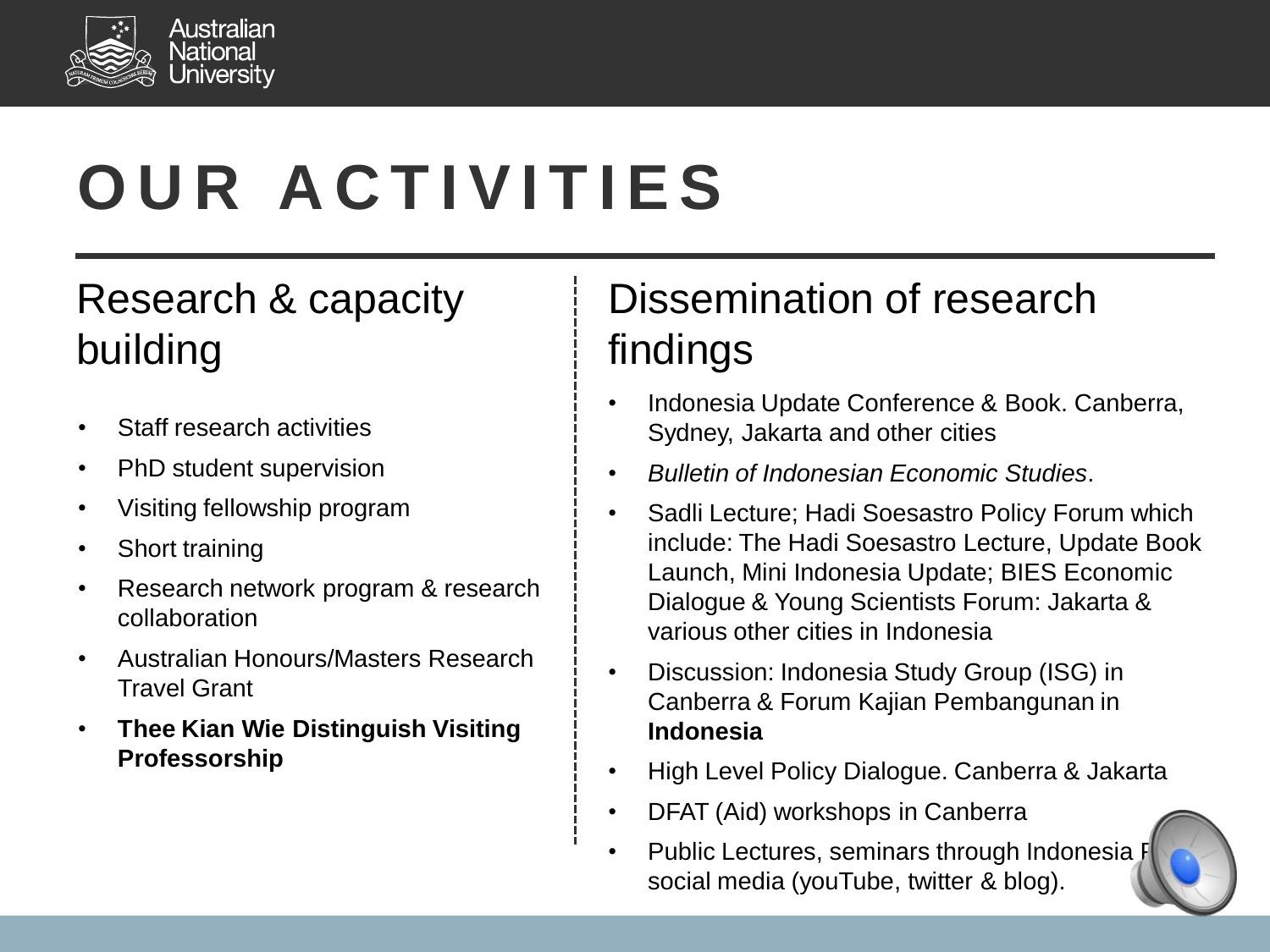

### **WHERE OUR ACTIVITIES ARE**

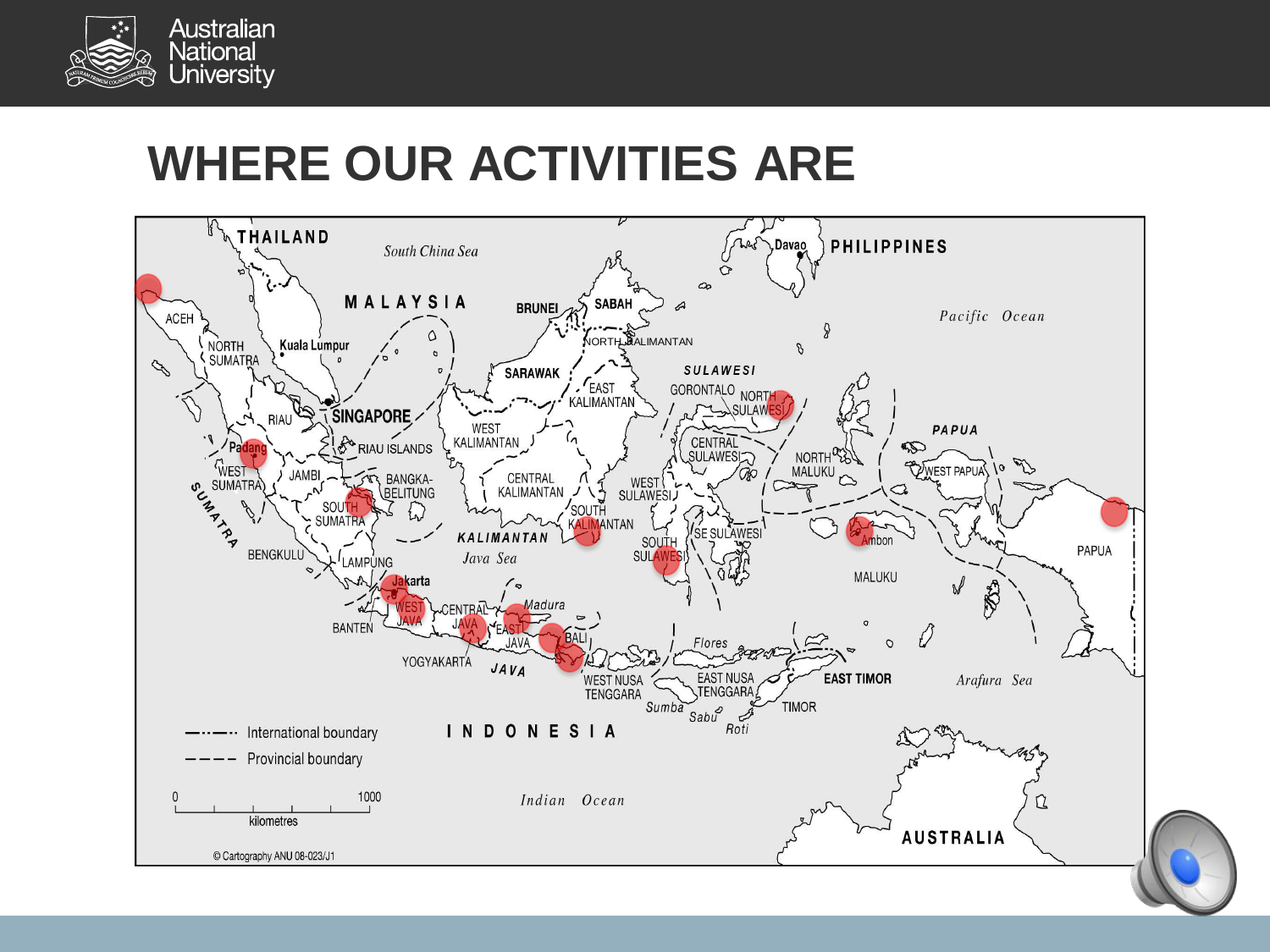

### **BIES** Editorial team





*Published* since 1965

*Impact Factor:* 1.067 in 2013 (down from 1.333 in 2012. It was ranked 119th out of 332 economics journals in 2012

*Editor* **Blane Lewis, Robert Sparrow** & **Arianto Patunru** *Managing editor* **Ben Wilson**

*Book review editor* **Sarah Dong** *Comparative perspective series editor* **Pierre van der Eng**

*Editorial board* **Boediono** Anne Booth **Paul Burke** Lisa Cameron **Howard Dick** Hal Hill **Peter McCawley** Ross McLeod **Mari Pangestu** Asep Suryahadi **Chris Manning**

*Advisory board* **Takahiro Akita** Vivi Alatas **Armida Alisjahbana** Iwan Jaya Azis **M. Chatib Basri** Ross Garnaut **Terry Hull** Gavin Jones **Ari Kuncoro** Andrew MacIntyre **Stephen Marks** Anwar Nasution **Jay Rosengard** Günther Schulze **Frederick Sjöholm** Peter Timmer **Peter Warr**

**free on-line access for +/- 50 Indonesian Institutions**

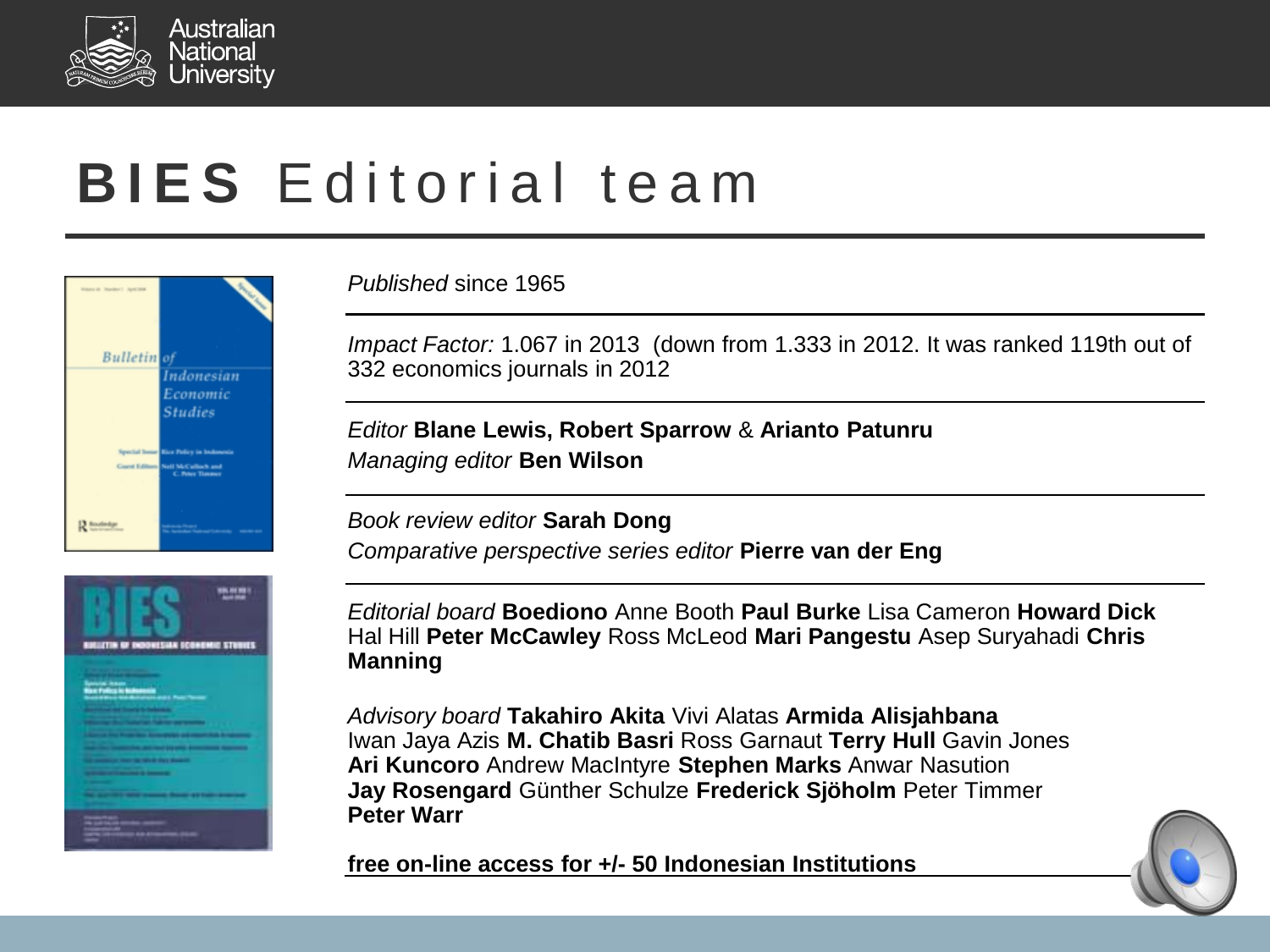

## **2 0 1 6 I N D O N E S I A U P D A T E**

#### **Digital Indonesia:** Challenges and opportunities of the digital revolution

#### **34th Update**

Largest conference on Indonesia held outside Indonesia

#### CONVENORS

**Ross Tapsell** (CHL, ANU) **Edwin Jurriens** (The University of Melbourne)

#### WHEN & WHERE

16-17 September Coombs Lecture Theatre ANU

#### **SPEAKERS**

**Ainun Nadjib, Onno Purbo, Usman Hamid, Martin Slama, Merlyna Lim\***

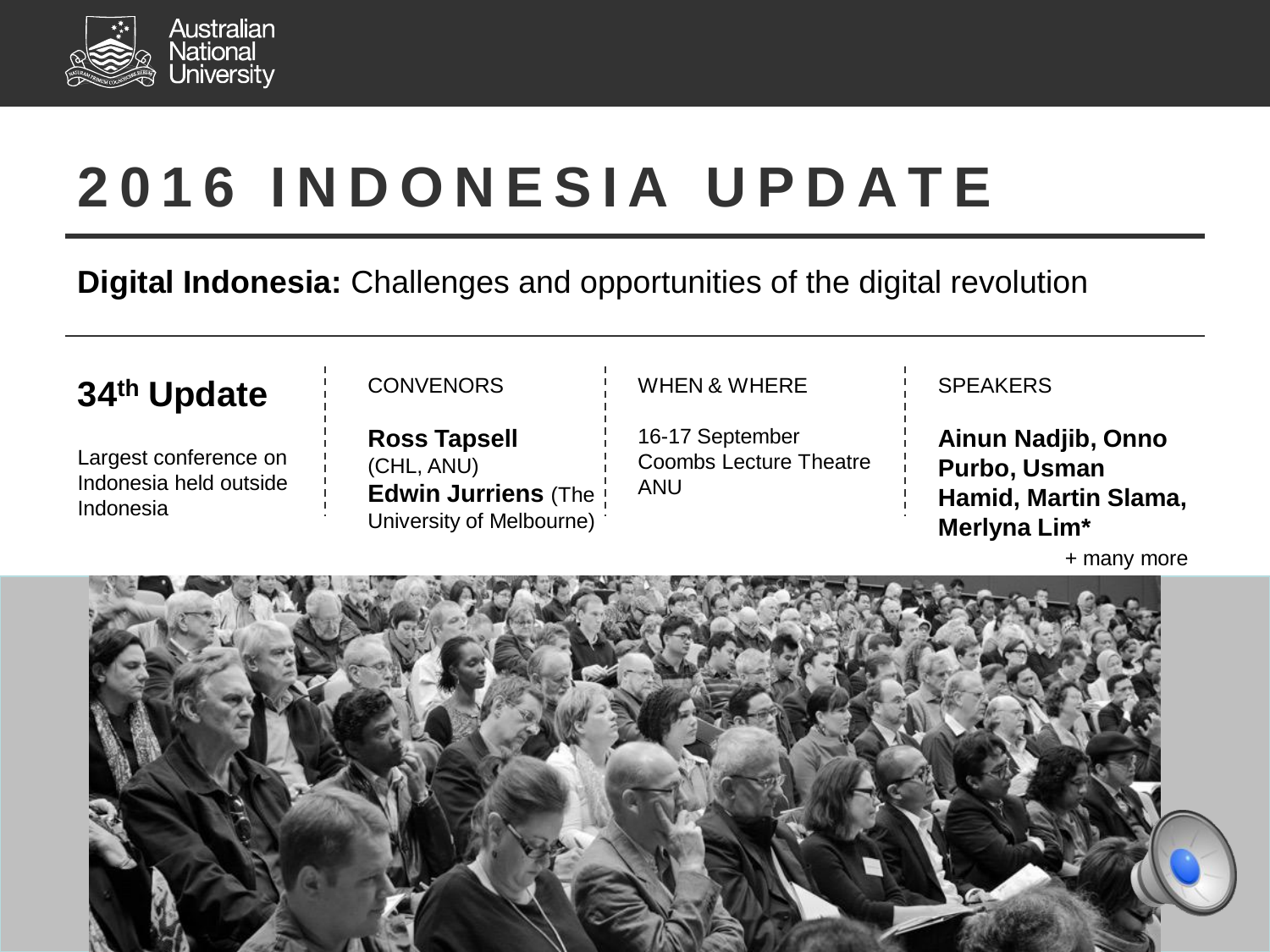

## Indonesia Update book series



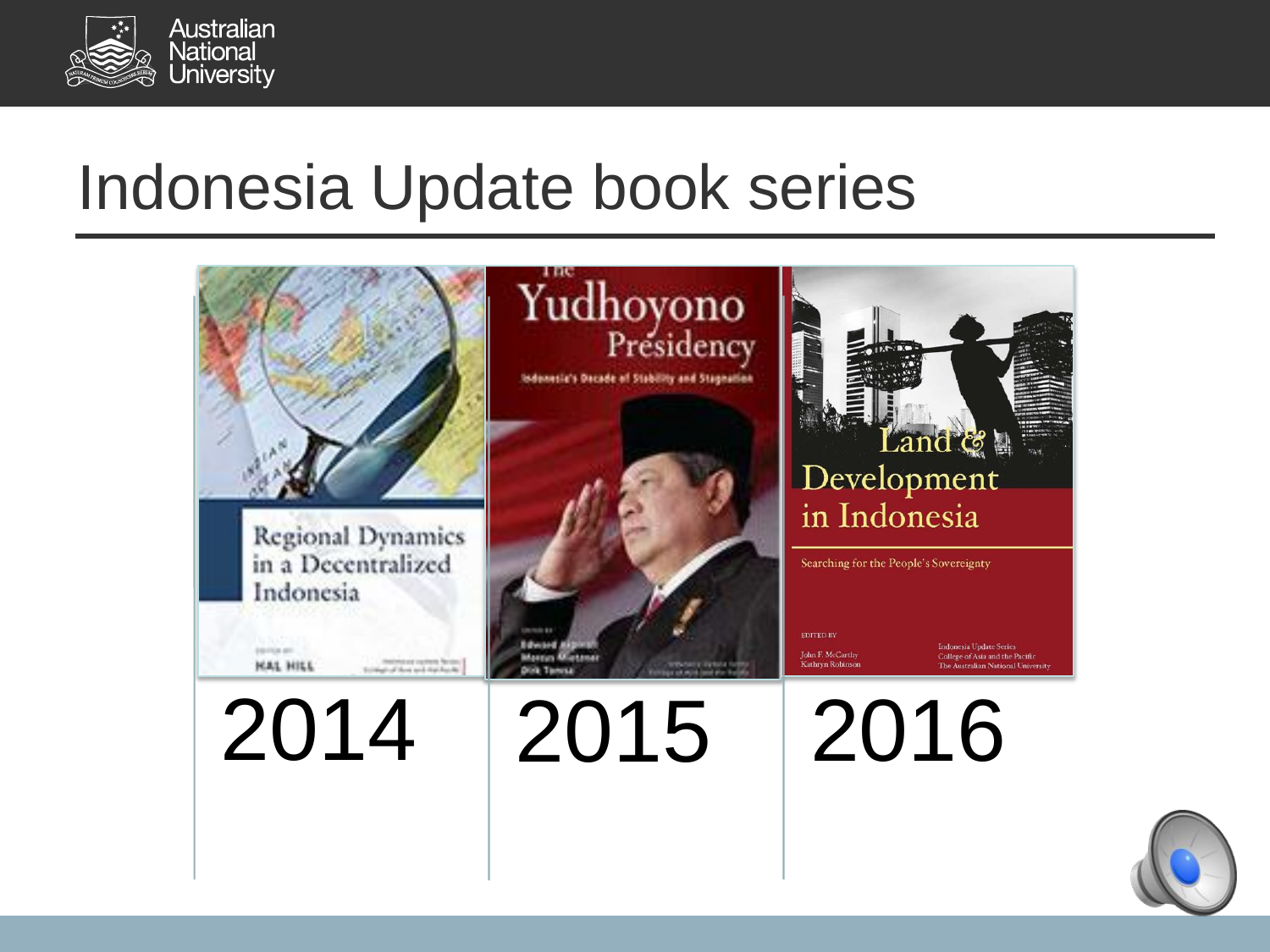

# **U p c o m i n g E v e n t s**

#### • **FORUM KAJIAN PEMBANGUNAN (FKP)**

LPEM-FEB UI hosts the forum in April; UnSyiah in May; CSIS & UnSrat in June; KemLu and KemKeu in July.

Monday, 25 April, 10-11.30am

Gedung Utama LPEM FEB UI lantai 3, Jl Salemba Raya no 4, Jakarta

Profit under different excise regimes: evidence from Indonesian cigarette manufacturing firms

Dr. Vid Adrison (LPEM FEB UI)

#### • **HADI SOESASTRO POLICY FORUM (HSPF)**

1 June in CSIS, Jakarta. Hadi Soesastro Lecture by **Dr Chia Siow Yue**, on ASEAN's new economic direction and challenges and the pivotal roles of Indonesia..

#### • **UPDATE BOOK LAUNCHES**

During HSPF in Jakarta, followed by the same launch at Andalas University, 2 June.

#### • **BIES Economic Dialog and Forum**

November at Padjajaran University, Bandung, and two other cities.

#### • **The Young Scientist Forum**

December at three universities in Indonesia.